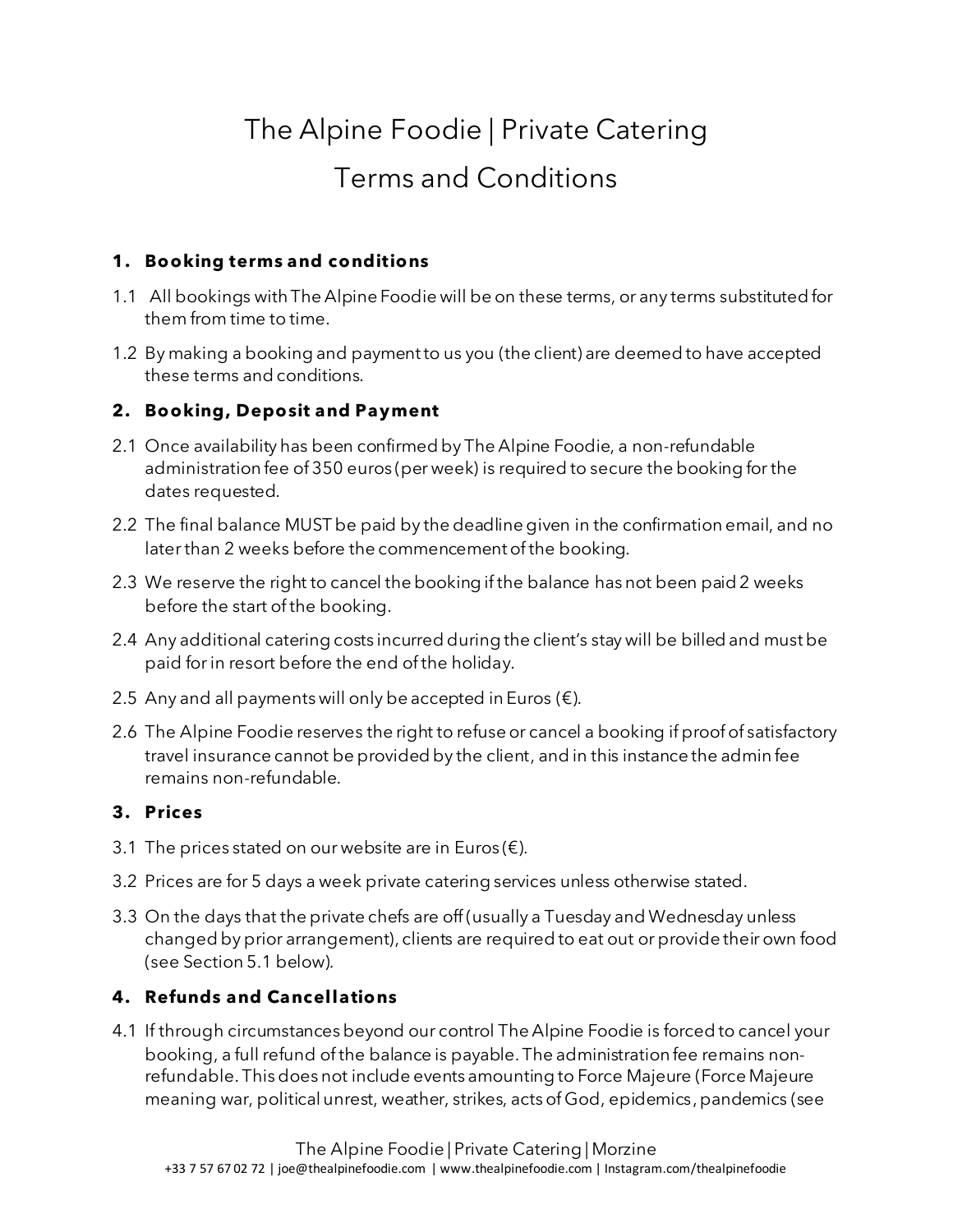clause 4.2 below), riots, civil strife, industrial disputes, terrorist activity, natural or technical disasters); or you fail in the payment of any sum due to The Alpine Foodie.

- 4.2 If a government-enforced lockdown due to COVID-19 happens in either France or the UK, meaning that the borders are closed, and the booking physically cannot take place, 100% of the balance will be refunded to the client subject to the following exceptions (the admin fee remains non -refundable):
	- 4.2.1 If such an event happens within 1 week of the commencement of the booking, any costs we have incurred for the week(s) will be deducted before the remaining balance is refunded to the client.
	- 4.2.2 If such an event happens during the booked dates, there will be no refund given and remuneration should be sought through the client's travel insurance providers.
- 4.3 If the booking is cancelled by the client before the final balance has been paid, there will be no refund of the admin fee.
- 4.4 If the booking is cancelled by the client after the final balance has been paid, but no less than 10 days before the booking commences, 50% of the balance paid will be refunded. The admin fee remains non-refundable.
- 4.5 If the booking is cancelled by the client after the final balance has been paid, but no less than 5 days before the booking commences, 25% of the balance paid will be refunded. The admin fee remains non-refundable.
- 4.6 If the client cancels the booking less than 5 days before the commencement of the booking, or if the booking is cut short during the dates paid for, for any reason that is beyond our (The Alpine Foodie) control, or for any reason relating to the client, there will be no refund of any monies paid,with the exception of events relating to 4.2 above.

## **5. Food and Drink**

- 5.1 All dry goods, fresh food, frozen food, wine and soft drinks brought to the property by us (The Alpine Foodie) have been purchased to cater to the clients' chosen menu for the period of the booking. We respectfully request that whilst our chef is not on the premises the food and drink is not consumed by the client or their guests.
- 5.2 If an item of food has been consumed outside the catered mealtimes, and is integral to a planned dish, we reserve the right to make an additional charge for replacement items.
- 5.3 The 'unlimited red and white wine' offeris only available during the evening meal, whilst food is being served. We reserve the right to make an additional charge for wine provided by us which is consumed at any other time.
- 5.4 There is no charge for babies and toddlers up to the age of 3 unless additional ingredients need to be purchased. In this instance, the client will be billed for the cost of these items, which will be payable to us in resort, before the client leaves.